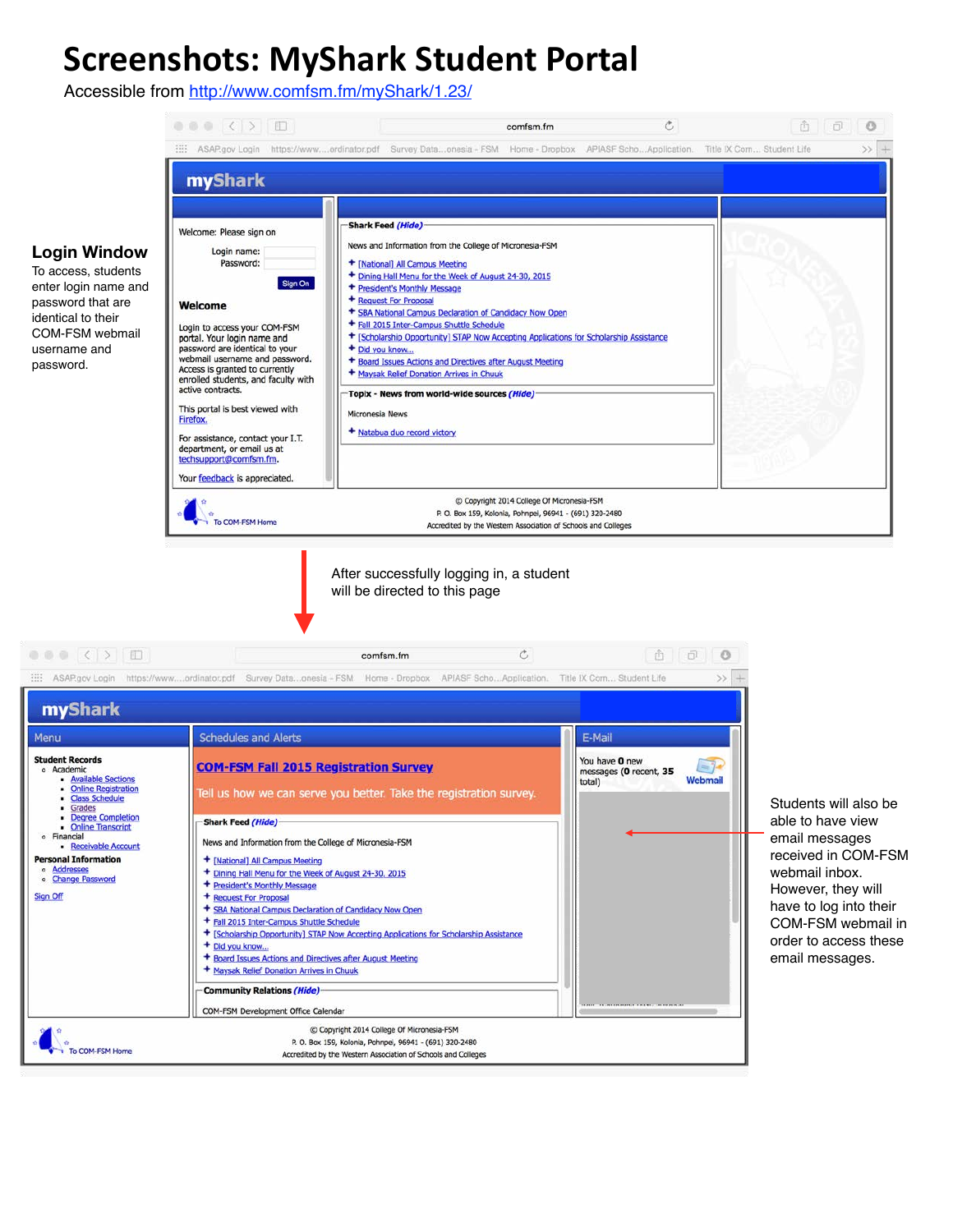

## **Online Registration**

This will students access to online registration. Access requires approval of assigned academic advisor. Unfortunately, screenshot was generated during a period where access to online registration was not available.



comfsm.fm

 $\circ$ 

### **Class Schedule**

This will students view access to their schedule of registered classes including print hardcopies of their class schedule.

| Menu                                                                                                                                                                                                                                                                                                         | <b>Class Schedule</b>                                                                            |                                                                                                                               |                                  |                                                                         |                                                            |                                                                                              |            |  |  |  |  |  |
|--------------------------------------------------------------------------------------------------------------------------------------------------------------------------------------------------------------------------------------------------------------------------------------------------------------|--------------------------------------------------------------------------------------------------|-------------------------------------------------------------------------------------------------------------------------------|----------------------------------|-------------------------------------------------------------------------|------------------------------------------------------------|----------------------------------------------------------------------------------------------|------------|--|--|--|--|--|
| <b>Student Records</b><br>o Academic<br>- Available Sections<br>• Online Registration<br>• Class Schedule<br>• Grades<br><b>Degree Completion</b><br>• Online Transcript<br>o Financial<br>Receivable Account<br><b>Personal Information</b><br>Addresses<br>$\circ$<br>o Change Password<br><b>Sign Off</b> | Term 2015.1 ▼ Spring 2015<br>Term: Spring 2015                                                   |                                                                                                                               | <b>Class Schedule</b>            |                                                                         |                                                            |                                                                                              |            |  |  |  |  |  |
|                                                                                                                                                                                                                                                                                                              | As of: 08/25/2015 10:59AM<br>Campus: National                                                    |                                                                                                                               |                                  |                                                                         |                                                            |                                                                                              |            |  |  |  |  |  |
|                                                                                                                                                                                                                                                                                                              | Course<br><b>EN/CO 205/1</b><br><b>MS 100/2</b><br>SC 120/3<br><b>SS 111/1</b><br>Print<br>Reset | <b>Course Name</b><br>Speech Comm.<br>College Algebra<br>Biology<br><b>Cultural Anthropology</b><br><b>Total Credit Hours</b> | 3.0<br>3.0<br>4.0<br>3.0<br>13.0 | <b>Hours</b> Room<br>A202<br><b>B201</b><br>A102<br>A102<br><b>B101</b> | Days<br>TTh<br><b>MWF</b><br><b>MWF</b><br>T<br><b>MWF</b> | Time<br>2:00PM-3:25PM<br>8:00AM-8:55AM<br>9:00AM-9:55AM<br>11:00AM-1:55PM<br>10:00AM-10:55AM | Instructor |  |  |  |  |  |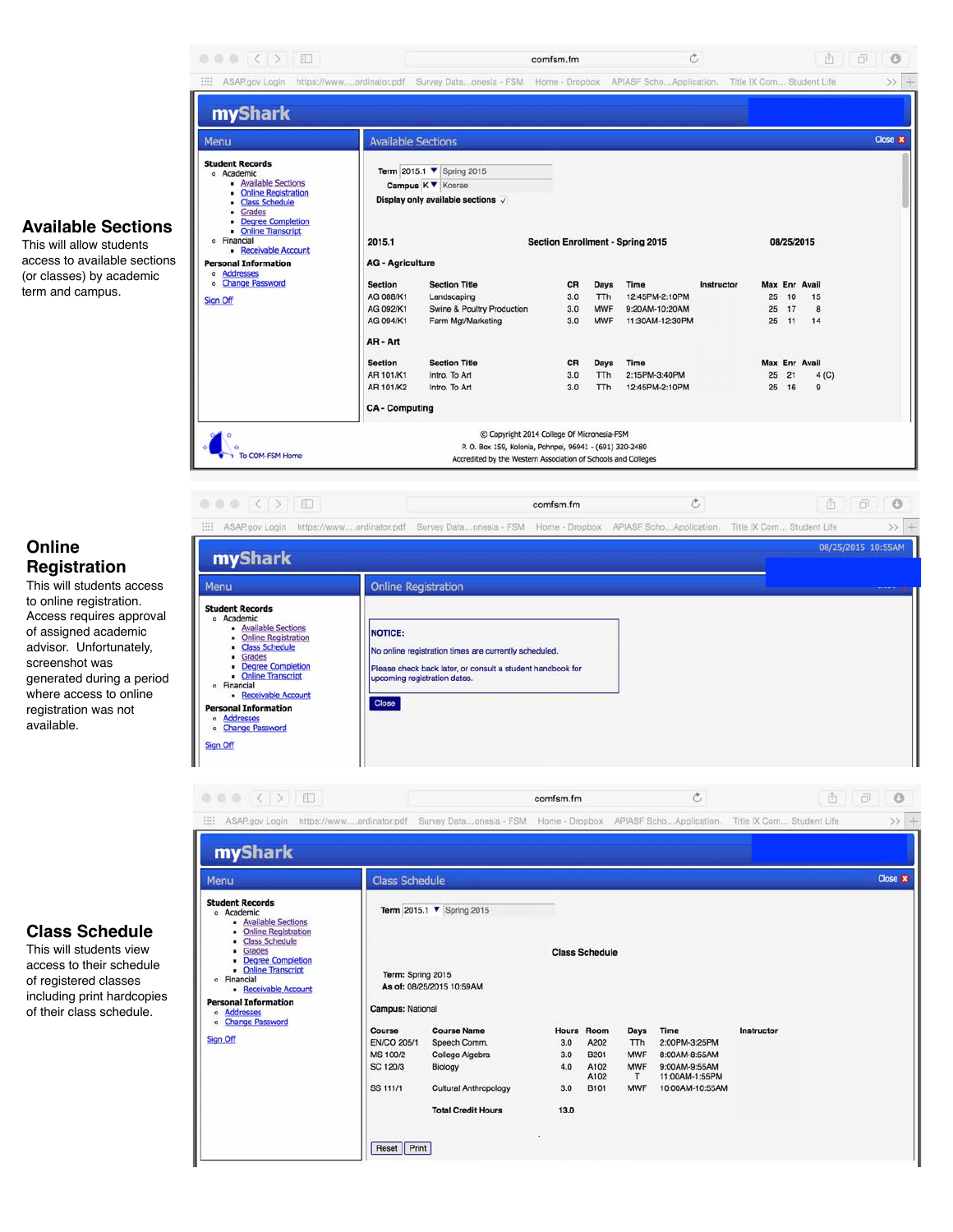

Required and recommended courses under the student's degree audit progress report are hyperlinked to available sections.

o Addresses<br>o Change Password Liberal Arts Major Require Any  $12.0$  $(need 9.0)$ Incomplete Requirement Applied Credits Grade Source Sign Off **EN/CO 205 EN/CO 205**  $3.0$  $\overline{A}$ 2015.1 Spring 2015 **SC 101 SS 130** %PY 101 **Computer General Education Requirement** (need 3.0) Incomplete Any  $3.0$ Credits Grade Source Requirement Applied **CA100 CA 101 English General Education Requirement** (need 9.0) Incomplete  $9.0$ Any Requirement Applied Credits Grade Source ENL 110 C Copyright 2014 College Of Micronesia-FSM P. O. Box 159, Kolonia, Pohnpei, 96941 - (691) 320-2480 To COM-FSM Home Accredited by the Western Association of Schools and Colleges